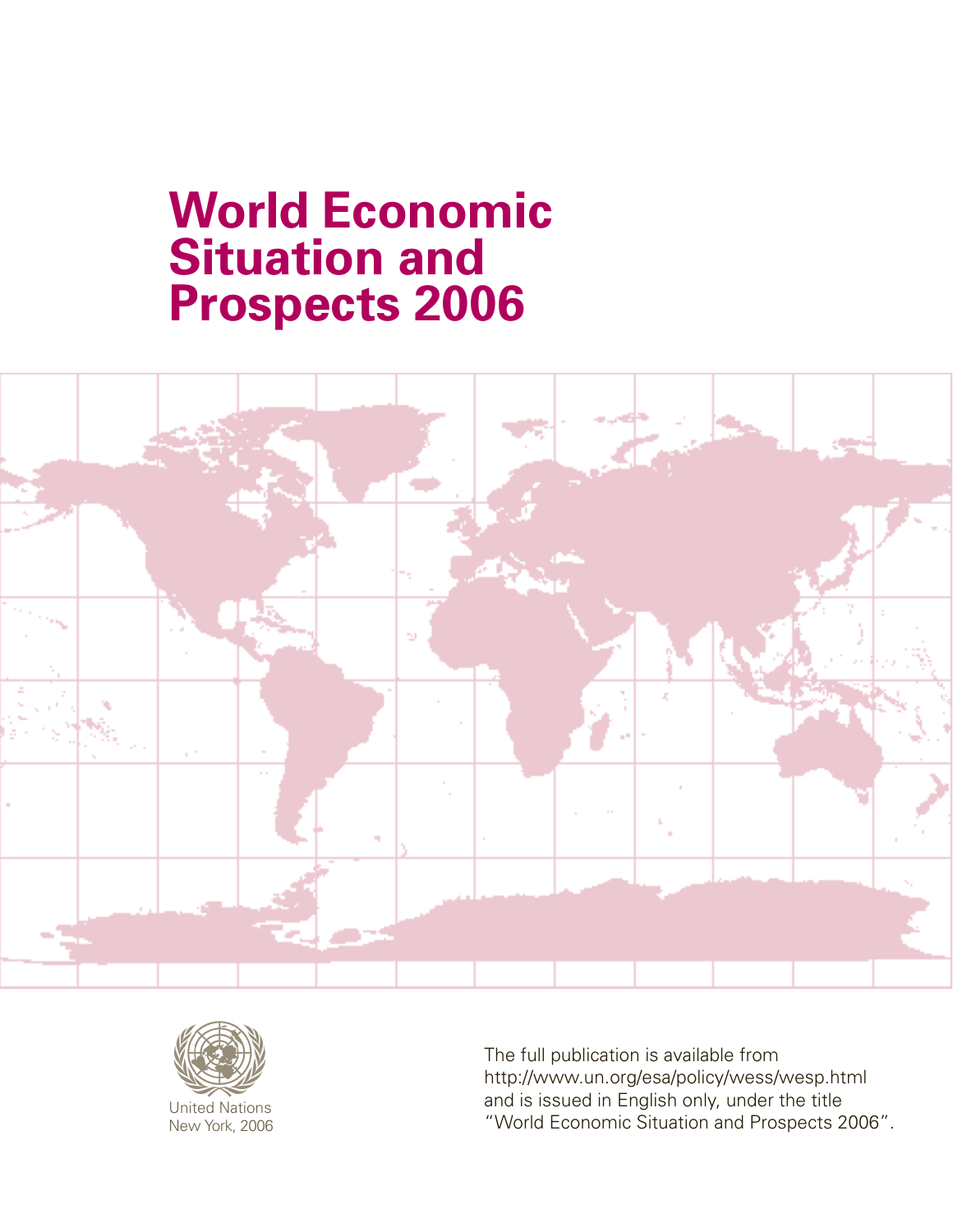## **Executive Summary**

## **The global outlook**

#### *Moderate world economic growth in 2006*

World economic growth slowed noticeably in 2005 from the strong expansion in 2004. The world economy is expected to continue to grow at this more moderate pace of about 3 per cent during 2006.**1** This rate of growth is, nonetheless, the same as the average of the past decade. The United States economy remains the main engine of global economic growth, but the dynamic growth of China, India and a few other large developing economies is becoming increasingly important. Economic growth slowed down in most of the developed economies during 2005, with no recovery expected in 2006. Growth will moderate further to 3.1 per cent in the United States of America, while lacklustre performance will still prevail in Europe, with growth reaching a meagre 2.1 per cent in 2006. The recovery in Japan is expected to continue, albeit at a very modest pace of around 2 per cent.

#### *Strong, yet insufficient growth in the poorest countries*

Generally, economic growth in most parts of the developing world and the economies in transition is well above the world average. On average, developing economies are expected to expand at a rate of 5.6 per cent and the economies in transition at 5.9 per cent, despite the fact that these economies may face larger challenges during 2006. While China and India are by far the most dynamic economies, the rest of East and South Asia is expected to grow by more than 5 per cent. Latin America is lagging somewhat behind, with growth of about 3.9 per cent, but African economic growth is expected to remain solidly above 5 per cent. Growing at 6.6 per cent, the least developed countries (LDCs) are faring even better, reaching the fastest average rate of growth they have had for decades. Even if these record levels are sustained, per capita income growth is still not strong enough in many of these countries to make sufficient progress towards the Millennium Development Goal of halving extreme poverty by 2015. Much of the economic buoyancy of developing countries has resulted from high export commodity prices, which may not be sustainable in the longer run. In contrast, developing countries and LDCs that are net importers of oil and agricultural products have been hurt by the high cost of oil and food imports.

#### *Lacklustre employment growth worldwide*

The employment situation worldwide remains unsatisfactory. The slowdown in growth partly explains this. More importantly, though, employment creation is falling short of the increment in labour supply in the majority of countries. Consequently, in a large number of countries, unemployment rates are still notably higher than the levels prior to the global downturn of 2000-2001. Despite strong growth performance, many developing countries continue to face high levels of structural unemployment and underemployment which limit the impact of growth on poverty reduction.

**1** Growth is estimated at market prices. World output growth as measured with purchasing power paritybased weights is estimated at 4.3 per cent for 2005 and projected to reach 4.4 per cent in 2006.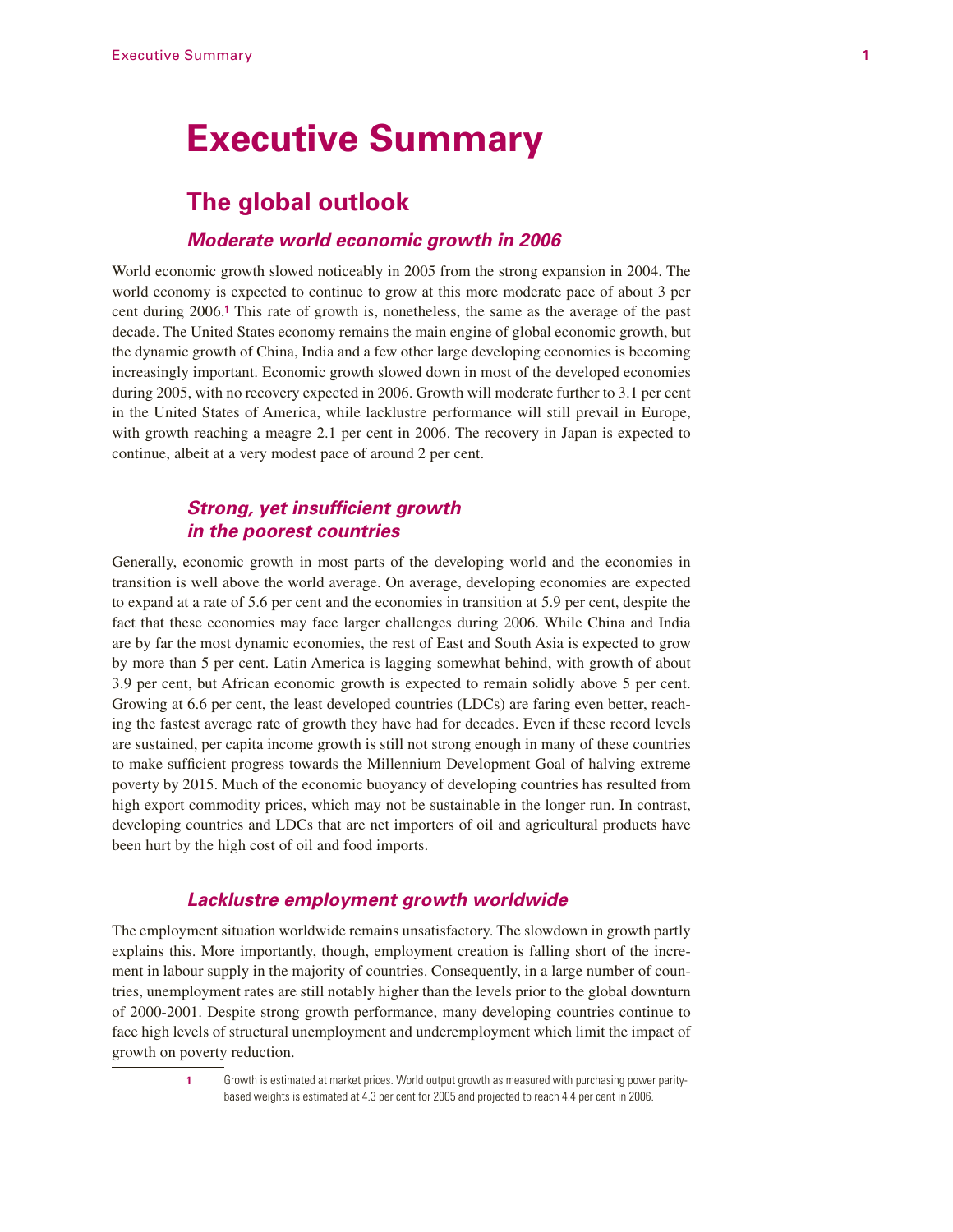

**Growth in developing countries and economies in transition stronger than in developed countries**

**World economic growth slows down, but still robust for the decade**



**Slower growth in most developing-country regions, stronger growth in Africa**

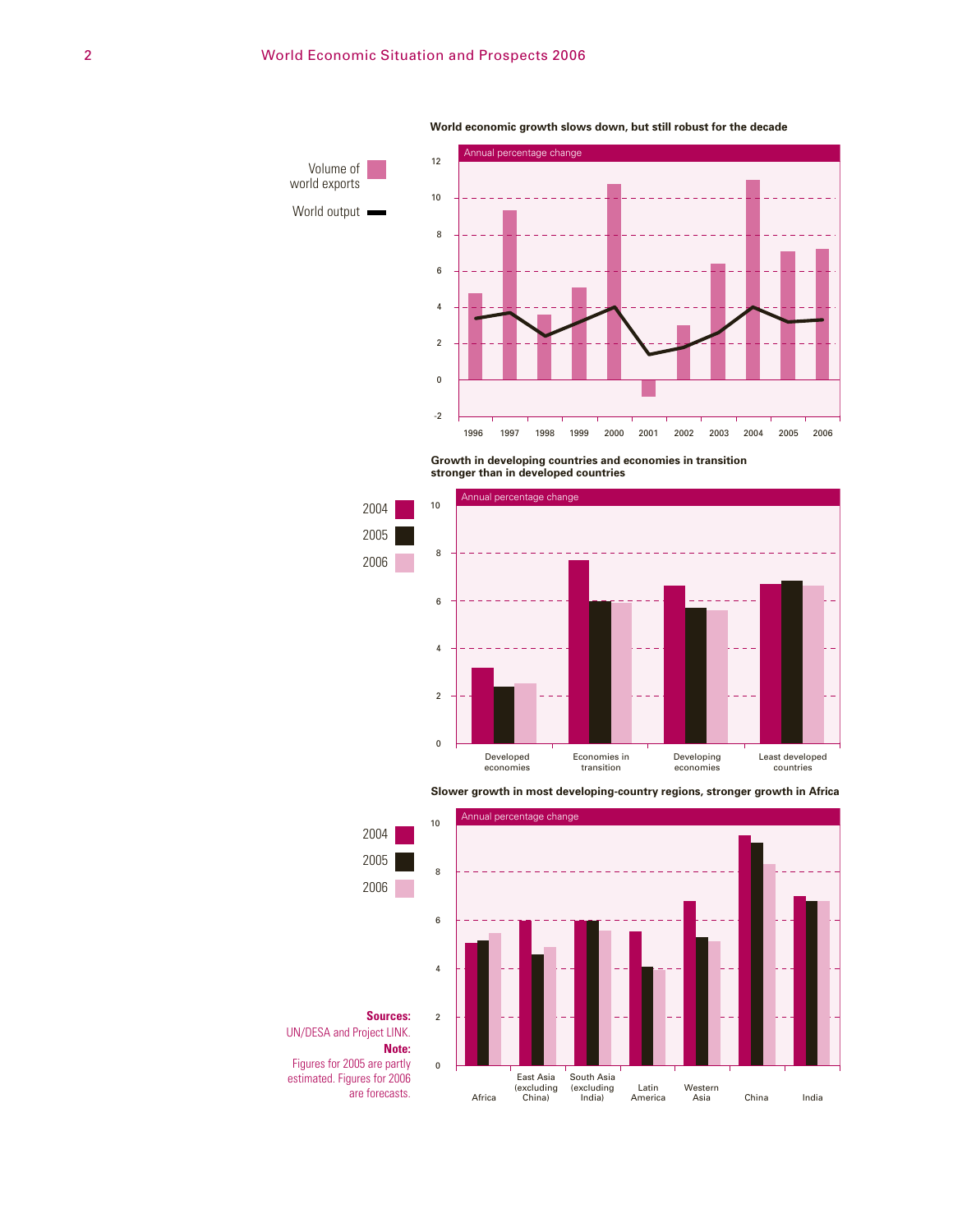#### *Rising infl ation, mainly due to oil price increases*

Driven mainly by higher oil prices, inflation rates have edged up worldwide. Core inflation rates, which exclude such highly volatile components as the prices of energy and food, have been more stable, indicating that the pass-through of higher oil prices to overall inflation is limited. In most parts of the world, economic agents seem to expect inflation to remain low and stable. Worldwide inflation is forecast to remain tame during 2006. Nonetheless, certain inflationary pressures will need to be addressed, particularly if oil prices stay high.

#### *The negative consequences of higher oil prices will be felt more*

Higher oil prices are taking a greater toll in a growing number of oil-importing countries. Following the initial rise in oil prices, many countries adopted measures to protect domestic consumers by introducing or strengthening energy price controls and subsidies. These measures are becoming less and less viable as high oil prices persist and more of the price increases are passed on to consumers. For the longer run, policies in energy-importing countries should aim at improving their energy efficiency and at developing alternative energy sources. Oil-exporting countries continue to benefit from the higher oil prices, but at the same time the windfall gains from oil revenues are creating inflationary pressures and real exchange-rate appreciation. The macroeconomic policy challenge is to turn these gains into investments in future economic and human development.

## **Global imbalances constitute a downside risk**

#### *Global imbalances are widening further*

The projected growth and relative stability of the world economy are subject to some degree of uncertainty. The possibility of a disorderly adjustment of the widening macroeconomic imbalances of the major economies is a major risk which could harm the stability and growth of the world economy.

Global imbalances widened further during 2005. The current-account deficit of the United States surpassed \$800 billion, matched by increased surpluses elsewhere, particularly in Europe, East Asia and oil-exporting countries. In several parts of the world, growing savings surpluses appear to be essentially caused by stagnating or reduced investment rates.

#### *Investment has been 'anaemic' worldwide*

The global investment rate has been on a long-term declining trend, reaching an historic low in 2002, with a very slight recovery thereafter, but remaining below 22 percent of world gross product. Accordingly, it may be inappropriate to speak of a "global savings glut", as some analysts have defined the macroeconomic condition of the world economy. Rather, investment demand has been "anaemic" in most of those countries running current-account surpluses, China being the notable exception among the largest economies. More specifically, since 2001, the growth of non-residential business investment has been remarkably weak in a large number of countries, regardless of their current-account balance position and despite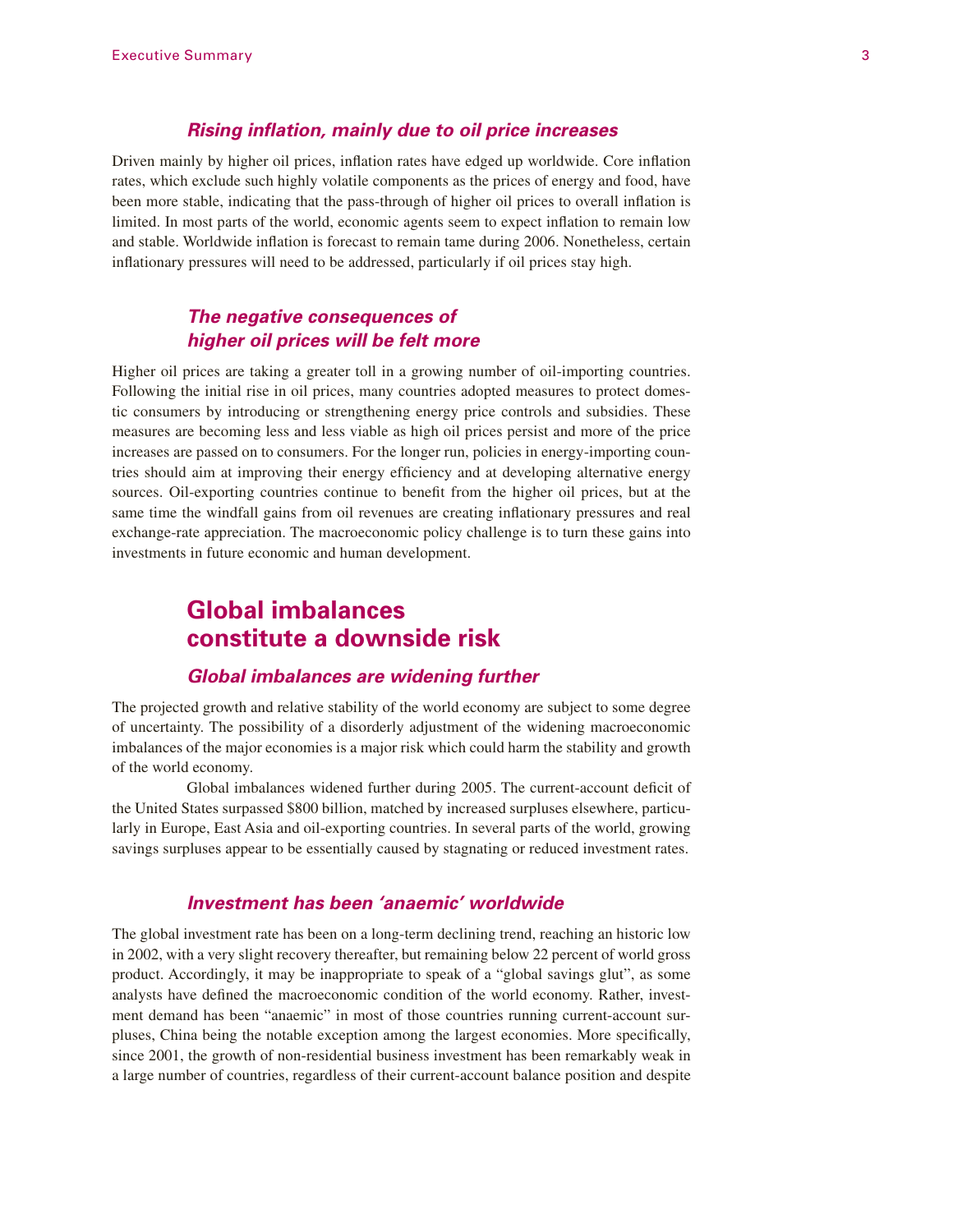

#### **Widening global imbalances**

generally buoyant corporate profits and low interest rates worldwide. There are prospects that investment demand will pick up in 2006, which would strengthen economic growth. This will not take away the risk of a disorderly adjustment of the macroeconomic imbalances of the major economies, however.

#### *Disorderly adjustment of global imbalances is a clear and present danger*

Despite low interest rates worldwide and ample liquidity in global financial markets, there are strong reasons to be concerned about the sustainability of the global imbalances. The current-account deficit of the United States continues to increase at a rapid pace. The concomitant rise in the United States net foreign liability position could eventually erode the willingness of foreign investors to buy dollar-denominated assets. This could lead to a precipitous fall in the value of the United States dollar and an abrupt and disorderly adjustment of the global imbalances.

#### *Exchange-rate realignment is not the solution*

During 2005, exchange rates of the major currencies did not move in directions indicated by the global imbalances. The United States dollar rebounded strongly vis-à-vis the euro and Japanese yen. This has not helped to reduce the external deficit of the United States. In contrast, a depreciation of the dollar might achieve that, but, given the size and nature of the deficit, a very large devaluation would be needed. This in turn is undesirable, as orderly adjustment of the global imbalances should avoid a free fall of the dollar. A strong depreciation of the international reserve currency would imply large wealth losses for those holding dollar assets,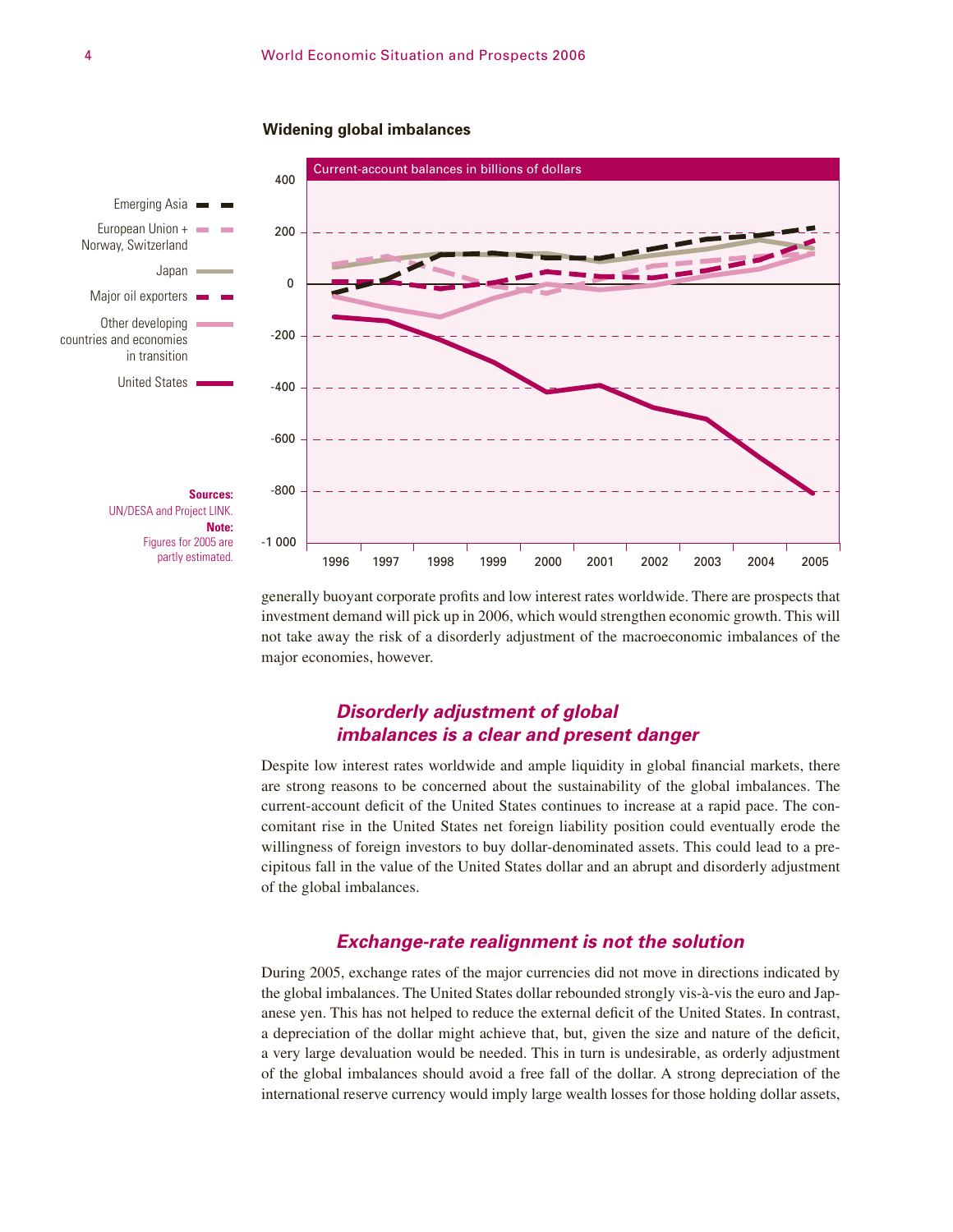undermining confidence in the dollar and triggering a swift retreat of foreign investors from such assets. The dollar did depreciate somewhat against the currencies of many developing countries during 2005, causing negative wealth effects, particularly for those holding large dollar reserves. None of this did much to prevent the global imbalances from widening, as was the case with the depreciation of the dollar against the euro and the yen in 2003 and 2004.

#### *Policy dilemmas in managing exchange rates and reserves in developing countries*

A number of developing countries have to deal with policy dilemmas in response to upward pressures on their exchange rates and increases in their foreign reserves. Many have opted for intervening in foreign-exchange markets to avoid further loss in competitiveness, while simultaneously undertaking active monetary policies to avoid that the expansion of the money supply due to reserve increases leads to inflationary pressures. Exchange-rate policies and management of reserves may face conflicting policy objectives. On the one hand, maintaining exchange-rate competitiveness is a crucial objective of macroeconomic policy in open economies and failure to do so can have important effects on economic growth and employment generation. On the other hand, the accumulation of reserves in these economies represents a transfer of resources to the countries issuing the reserve currencies at a price equivalent to the difference between the costs of their external borrowing and the (lower) returns from their holdings of foreign reserve assets. The challenge is to find the adequate balance between the desired degree of exchange-rate competitiveness and the cost of accumulating large foreign-exchange reserves.

## **Other downside risks**

#### *Oil prices are expected to remain high*

The recent upward trend in oil prices has been mainly demand driven. As a consequence, the negative global welfare effects have been largely compensated by continued income growth worldwide. In the near term, though, the global oil market is expected to remain tight. Due to underinvestment in global oil-production capacity over the past decade, the oil market is nearing supply constraints. Oil prices should therefore be expected to remain high in the near future. Furthermore, they may prove highly vulnerable to shocks, such as natural disasters or terrorist attacks. World economic growth will be hit more severely if further oil price increases are caused by supply shocks, as was the case with the oil shocks of the 1970s and early 1980s. More recently, foreign direct investment (FDI) in the oil sector has increased worldwide and governments of many oil-exporting countries have announced new investment plans and production incentives. Over time, this should raise production capacity. If, in addition, oil importers take measures to reduce consumption of fossil energy structurally, the price of oil may come down in the medium run.

#### *An end to the house price bubble?*

A reversal in house prices in economies that have experienced substantial and prolonged appreciation in the value of houses could pose another downside risk to stable growth of the world economy. The booming housing sector has been a major driver of output growth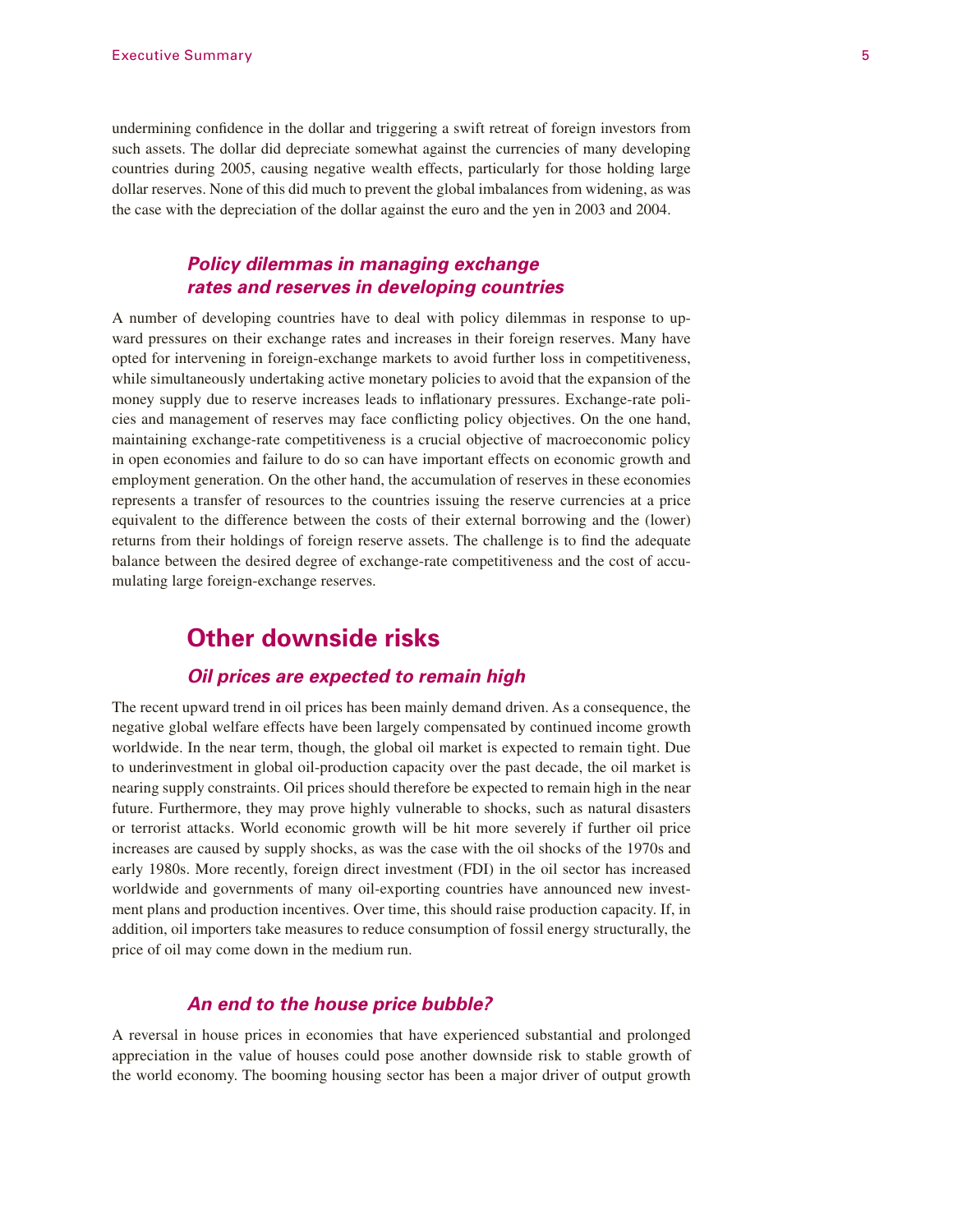in many of these countries, and significant wealth effects coming from housing appreciation have boosted household consumption. However, various housing indicators in these countries are at historical highs, and there are discernible signs of continuing speculative activities. A cooling of house prices will therefore lead to a moderation of overall economic growth, as already witnessed in Australia, the United Kingdom of Great Britain and Northern Ireland and several other European countries. Moreover, declining house prices will heighten the risk of default and could trigger bank crises. A number of these economies are also running large external deficits and have low household savings. A sharp fall in house prices in one of the major economies could, then, precipitate an abrupt and destabilizing adjustment of the global imbalances.

#### *The cost of an avian infl uenza pandemic*

The risks of an avian influenza pandemic should not be precluded. The recent outbreak of avian influenza in some countries has already caused significant economic losses and has claimed 70 lives worldwide. The world is not yet adequately prepared for an outbreak of pandemic proportions. The possible macroeconomic costs of such a pandemic could be enormous.

## **Policy challenges to address the global imbalances**

#### *International macroeconomic policy coordination is needed*

To mitigate the risk of a disorderly adjustment in the global imbalances, the major economies should coordinate their macroeconomic policies over the medium run. It should be recognized that an orderly adjustment of the imbalances will take some time. This is so, firstly, because savings and investment patterns are not easily changed, and, secondly, because the adjustment of the widely divergent net foreign asset and liability positions will require a prolonged shift in the savings-investment balances of the major economies. Concretely, the adjustment will require measures that will stimulate savings in the deficit countries and investment, or, more generally, domestic spending in the surplus countries. More specifically, the United States should stimulate household savings and reduce public dissaving. Europe should keep interest rates down to stimulate private demand as room for fiscal expansion seems limited in most countries. More efforts should be made to revitalize investment, which the structural reform policies of recent years have failed to achieve. In Japan, financial sector reform should continue, and fiscal incentives to stimulate private investment demand should be strengthened further. Most Asian surplus countries should boost public and private investment rates, while China should boost broad-based consumption demand. Oil-exporting countries may increase social spending and investment in their oil production capacity as well as in the diversification of their production structures. Given its nature, the International Monetary Fund would provide the natural forum for international policy coordination.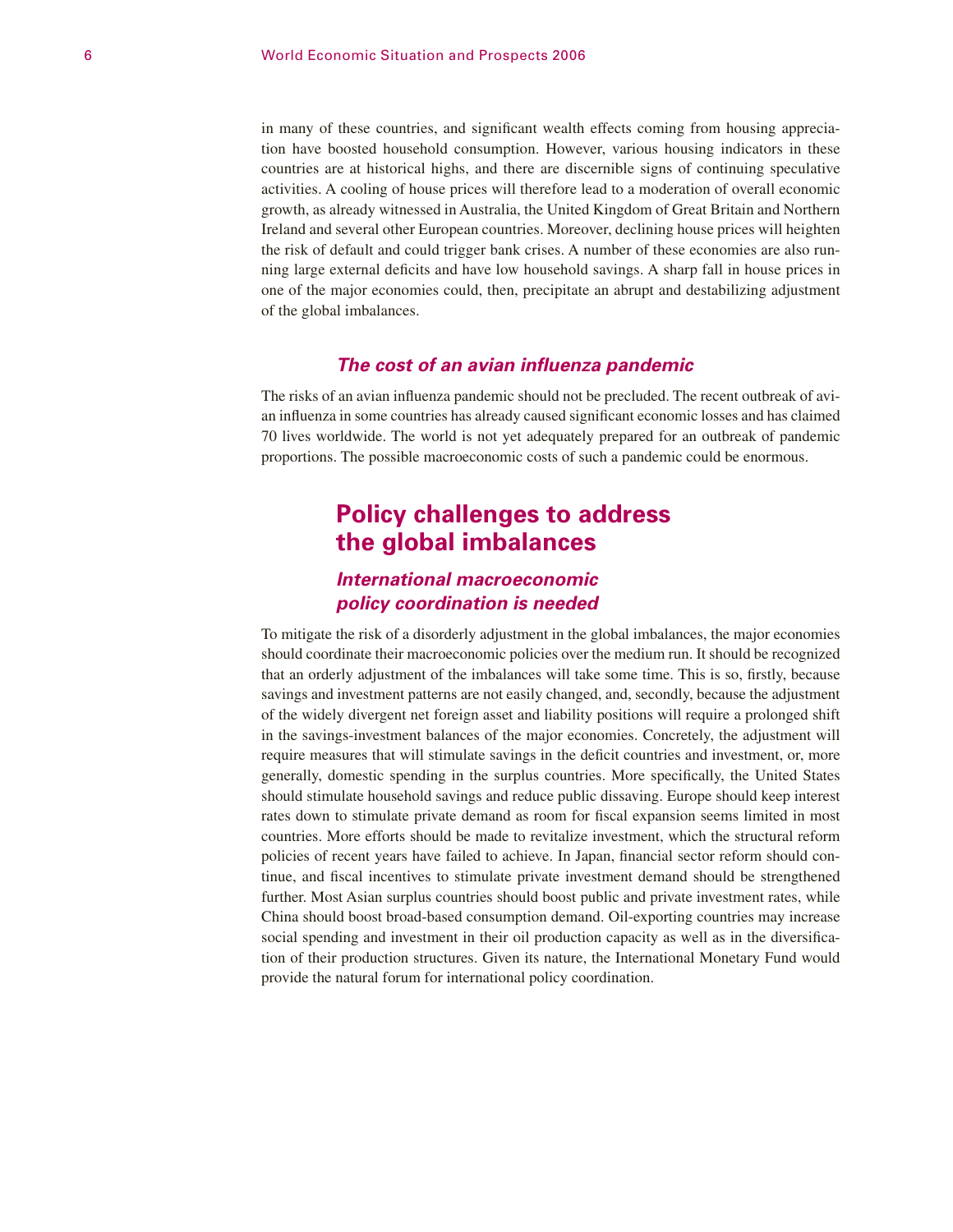#### **Galvanizing financial resources for achieving the MDGs**

In addition, all major economies should contribute to the mobilization of the additional financial resources to assist the poorest countries in achieving the Millennium Development Goals, in compliance with international agreements. To support an orderly and equitable global adjustment process, the major surplus countries in developed and emerging Asia and Europe, as well as the major oil-exporting countries, could further contribute to global development by channelling more of their excess savings to the developing countries, which are lacking adequate investment finance for their economic and social infrastructure needs.

### **International trade**

#### *World trade continues to expand, but non-oil commodity prices are likely to come down*

International trade is still providing an important impetus to the growth of the world economy. Trade flows continue to expand at double the pace of world output. The larger developing countries, such as China and India, have seen sustained and strong export dynamics. A fair number of other developing countries have gained from substantial improvement in their terms of trade over the past few years, thanks largely to increases in the prices of oil and other commodities. However, a number of oil-importing countries that export agricultural commodities have suffered important terms-of-trade losses, because some of their export prices fell, because oil prices outpaced their export prices, or for both reasons. In general, prices of primary commodities seem to have reached a plateau, and the outlook for many non-oil commodities is for a decline in prices.

#### *Little progress in multilateral trade negotiations…*

Multilateral trade negotiations in the context of the Doha Round moved forward with the Sixth World Trade Organization (WTO) Ministerial Conference in Hong Kong Special Administrative Region (SAR) of China in December 2005. Contrary to low expectations, and even predictions of another failure, the results achieved could be qualified as very modest and marginal, but nevertheless positive. The ministerial commitment "to complete the Doha Work Programme fully and to conclude the negotiations launched at Doha successfully in 2006" will require considerable political will from the participants in order to make tough decisions and conclude negotiations within a very tight time frame.

The agreement reached at the Hong Kong Ministerial Conference represents a small step towards completing that agenda. First, a deadline was set to eliminate agricultural export subsidies in developed countries by 2013. This agreement, however, is conditional upon future agreements on full negotiating modalities as well as upon the establishment of multilateral discipline on export competition measures, such as export credits, export credit guarantees or insurance programmes, trade-distorting practices of State-trading enterprises and food aid. Despite these caveats, the agreement represents a substantial systemic advance by bringing agricultural trade further under the umbrella of general multilateral trade rules, which prohibit the use of export subsidies. Secondly, agreement was reached on a limited "development package" for LDCs. This consists of several commitments, including the permanent granting of duty-free and quota-free market access by developed countries and de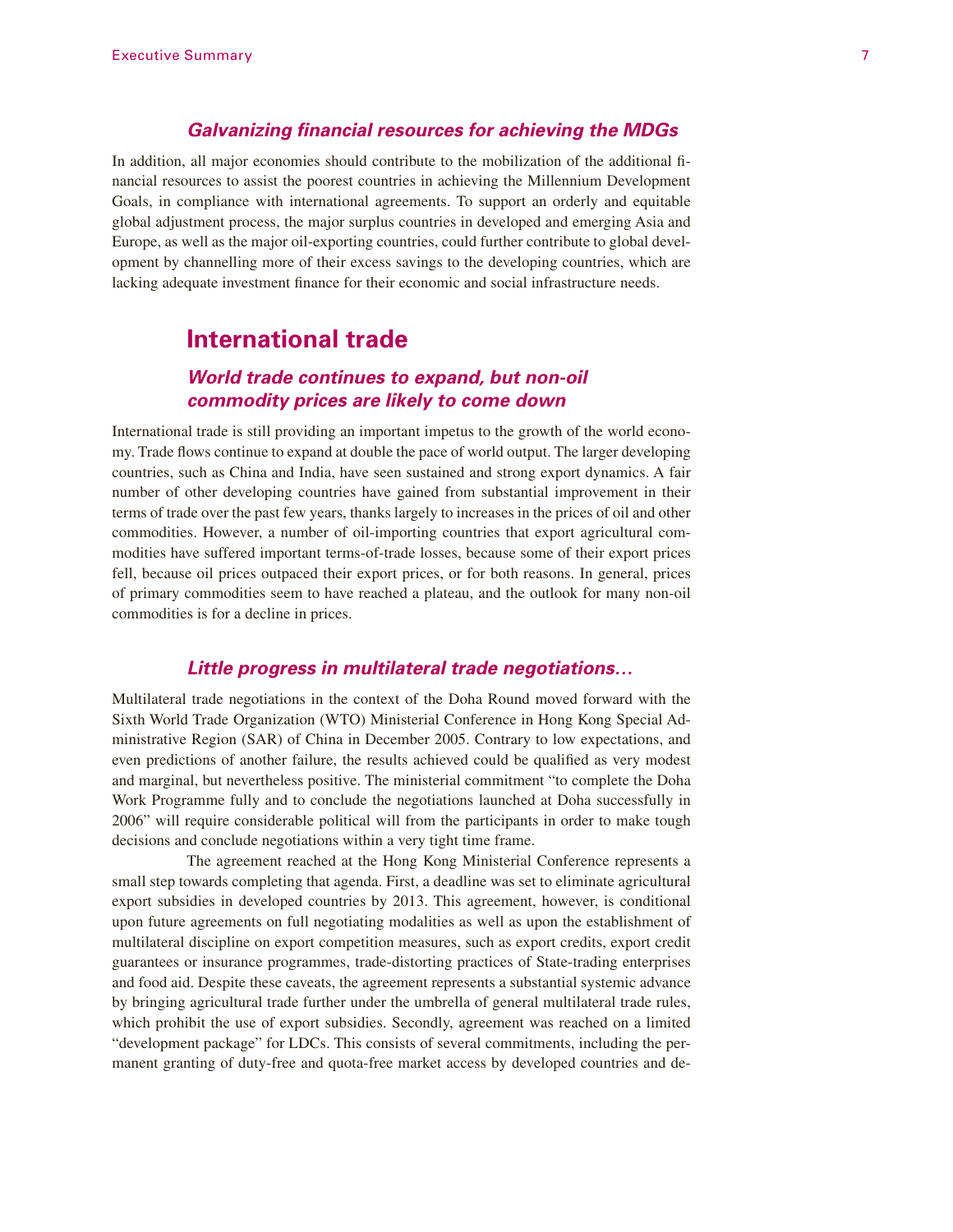veloping countries. In practical terms, the value of such treatment of exports from LDCs will directly depend on the inclusiveness of product coverage. If, for example, textiles and clothing (which account for roughly 20 per cent of LDC exports) are excluded by some developed countries, the gains of such a decision would be marginal. Some progress was achieved in developing the Aid for Trade initiative, which should provide additional assistance to developing countries, particularly LDCs, to improve their supply capacity and trade infrastructure in a manner which will allow them to benefit from the increased opportunities brought about by trade liberalization. Third, a decision was made by developed countries to eliminate all export subsidies for cotton in 2006. This decision is expected to have limited economic impact in the medium term. Domestic support measures for cotton producers in developed countries affect developing country cotton exporters much more strongly, particularly those in Western Africa. These trade- and price-distorting measures still have to be dealt with in the context of overall negotiations on agriculture.

#### *… and trends towards renewed protectionism*

Paralleling these advances, signs of increased protectionism and other distortions to world trade have emerged. In the aftermath of the expiration of the Agreement on Textiles and Clothing, the European Union and the United States introduced limits on imports of certain Chinese textiles. The use of non-tariff barriers has increased worldwide, partially offsetting the advances brought about by lower tariffs. Finally, there has been a mushrooming of regional and bilateral free trade agreements. These have eroded the scope of the application of most favoured nation tariffs and often exclude products of export interest to developing countries. Such trade policies may well hamper the successful completion of the Doha Round.

## **Finance for development**

#### **Despite more favourable financing** *conditions for developing countries…*

Access to international finance has improved for developing countries over the past year. Private capital inflows to emerging market economies declined in 2005, yet market access continued to be favourable, and external financing costs dropped to historical lows. These conditions have favoured the emerging market economies in particular. Developments need to be followed with caution. The exceptionally low risk premiums for the external borrowing by these countries may risk financial market overexuberance. This could be followed by a sharp reversal of the capital flows in the future, causing costly destabilizing effects should the global adjustment process entail rising interest rates or substantial swings in the exchange rates of the major currencies.

#### *…. net transfers fl ow from poor to rich*

Despite growing private equity financing and foreign direct investment, developing countries transfer in the aggregate more resources to developed countries than they receive. This net transfer refers to the net inflow of financial resources less interest and other investment income payments. The pattern of negative transfers has lasted for about ten years and reflects the growing export surpluses of developing countries. The magnitude of these transfers has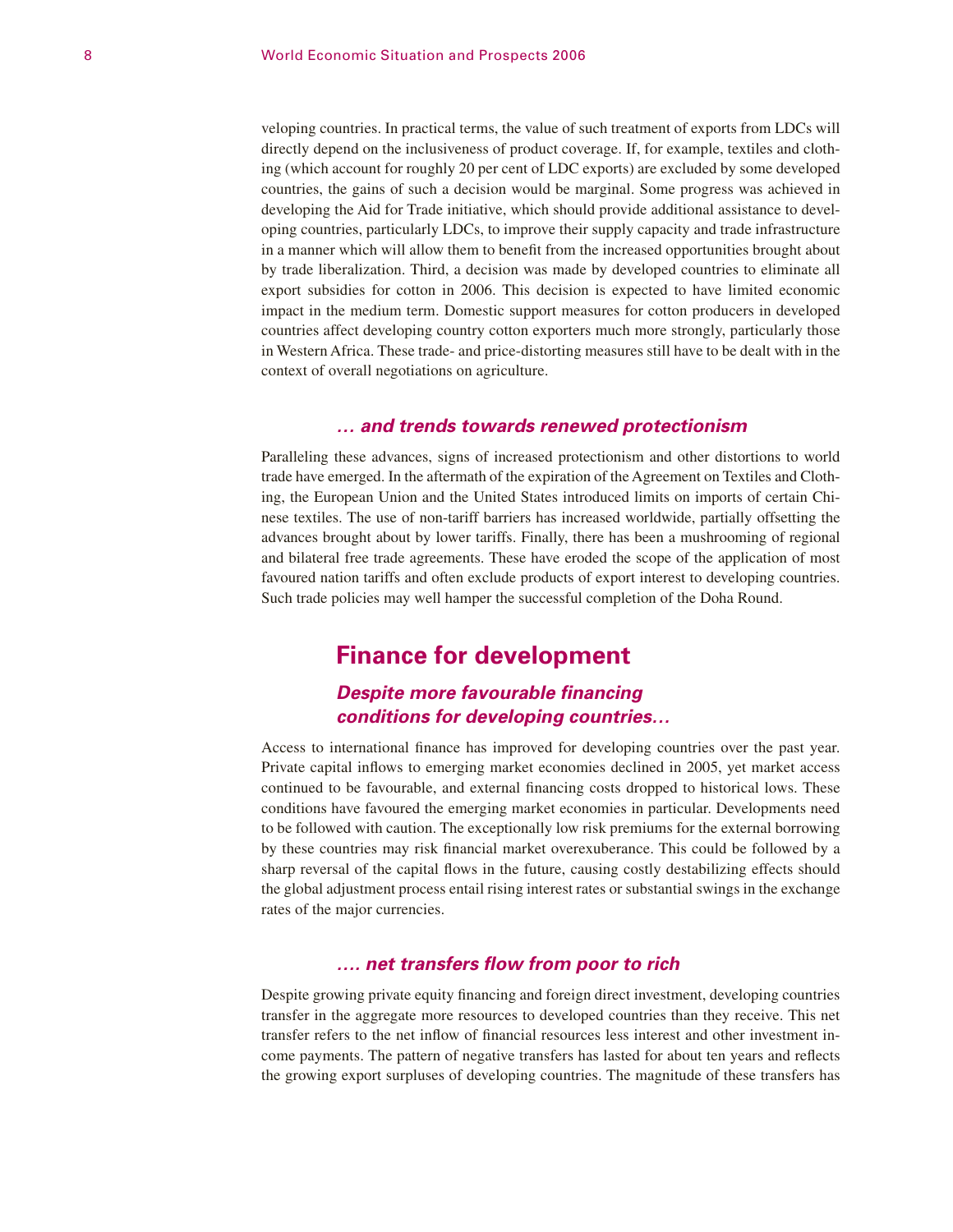risen steadily from about \$8 billion in 1997 to \$483 billion in 2005. Net transfers to the poorest countries in sub-Saharan Africa are still positive, but also on the decline, reaching \$2 billion in 2005, down from \$7.5 billion in 1997.

#### *More aid, but still not enough*

Official development assistance has recently increased in nominal terms, but the amount of aid received by the LDCs in recent years, after excluding resource flows for emergency assistance, debt relief and reconstruction, was only marginally higher than a decade ago. More encouraging, however, is the prospect of development aid over the medium term as significant progress has been made on commitments by major donors to deliver increased and more effective aid. Nonetheless, even with these commitments, the share of ODA in the gross national income (GNI) of Development Assistance Committee (DAC) countries would reach 0.36 per cent, still far short of the 0.7 per cent target reaffirmed in the 2005 World Summit Outcome, and hence is also short of the estimated needs to finance actions by developing country Governments in order to meet the Millennium Development Goals.

#### *Enhanced South-South cooperation*

New commitments have been made to strengthen and widen cooperation among developing countries, or South-South cooperation, the United Nations being at the forefront of efforts to foster such cooperation. Besides technical cooperation, other forms of South-South cooperation have been flourishing, such as monetary and financial cooperation, debt relief and grant assistance.



#### **Increasing, but insufficient official development assistance (ODA)**

Data for 2005-2010 are projections based on pledges by DAC member states.

**Source:** OECD/DAC. **Note:**